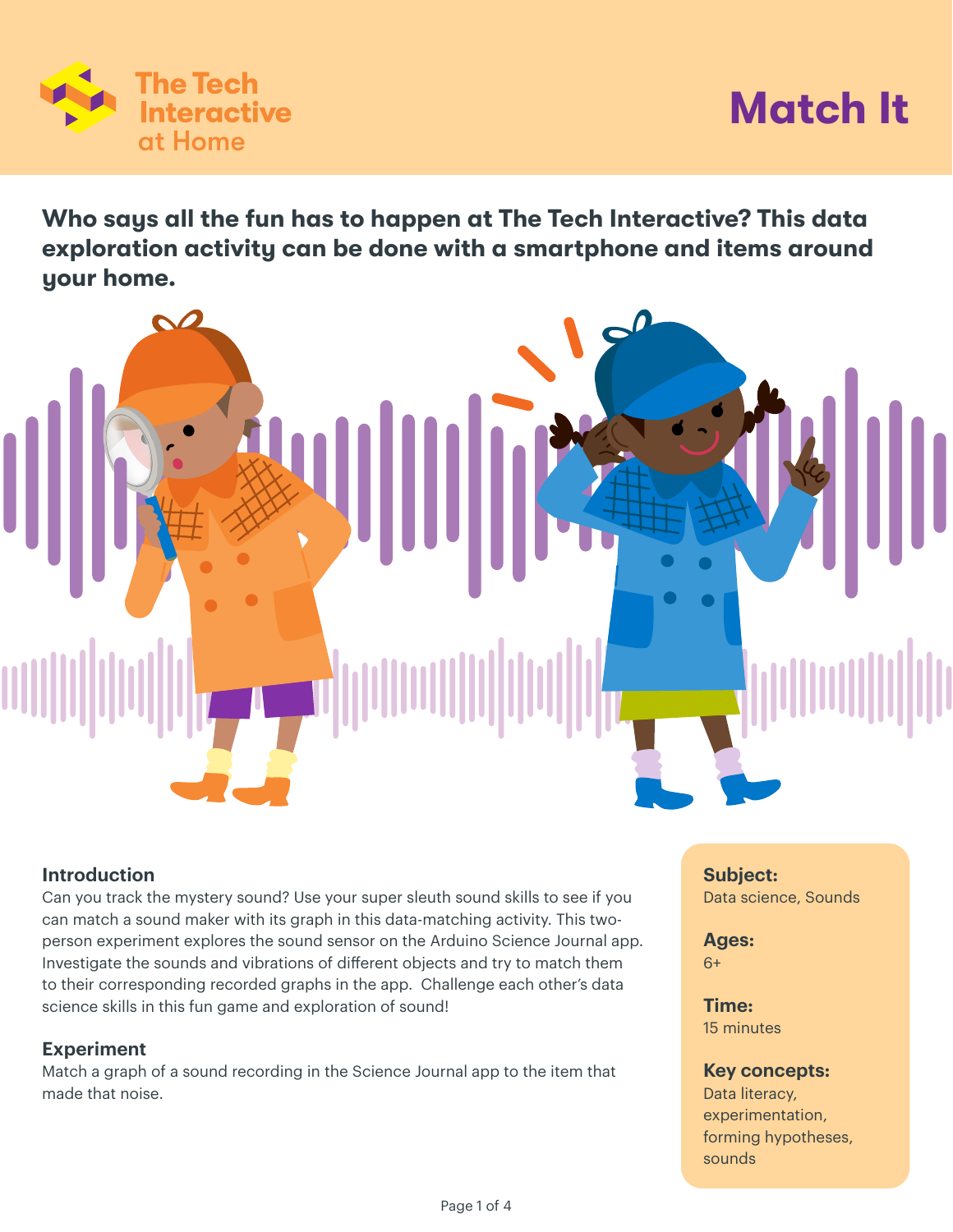

This activity uses the *[Arduino Science Journal app](https://www.arduino.cc/education/science-journal),* which lets you use your phone's sensors to create experiments and record data on the world around *Student, 12th Grade,*  you. If you haven't used it before, download the app and play with it first. *Bourlder HS*page of the

WHAT IS THE ARDUINO SCIENCE JOURNAL?

# **Materials**

- Smartphone with the Arduino Science Journal app
- Variety of items that make sound (see below)  $\mathcal{L}$  access to different topic-related lessons based on the use of the use of the use of the use of the use of the use of the use of the use of the use of the use of the use of the use of the use of the use of the use

devices into pocket-size science tools that encourage students to explore

It can be used on its own, or external sensors that  $\alpha$  is own, or external sensors that  $\alpha$ 

• Paper and writing utensil (optional)

## **Things you can use to make sounds**

The app is classed to app is classed to teach designed to teach designed to teach designed to teach designed to teach  $\sim$ 

Start by hunting around your home for items that can create different types of noises. Look for things that make fun combinations or patterns of short or long, soft or loud sounds. Test them out on the Arduino Science Journal app as you search to see how their sounds appear on the graphs. Check out the ideas here, but use whatever you have on hand - be creative! ouu sou

| <b>Crinkle</b>                                           | <b>Rattle</b>                                                                                  | <b>Bang</b>                                                                                     | <b>Squeak</b>                        | <b>What other</b>                                                                             |
|----------------------------------------------------------|------------------------------------------------------------------------------------------------|-------------------------------------------------------------------------------------------------|--------------------------------------|-----------------------------------------------------------------------------------------------|
| • Crumpled paper<br>• Present bows and<br>wrapping paper | • Keys<br>• Boxes of cereal/<br>pasta<br>• Homemade<br>maracas (coins<br>and candy tins)<br>(V | • Drums<br>• Boxes, pots and<br>pans, plastic<br>bottles/bins<br>• Wooden spoons,<br>chopsticks | • Pet toys<br>• Baby toys<br>• Horns | sounds can you<br>make?<br>• Whoopie<br>cushions<br>$\cdot$ Bells<br>• Musical<br>instruments |



### **Explore**

Try using Arduino Science Journal to play with the different sounds first. Turn the sound sensor on as you make noises with the things you found. See what kind of graphs they make.

- Notice how a bigger sound will create a bigger peak.
- Try moving closer and further away from the sound and see how the graph changes.
- You may notice that some objects sound different but make the same kind of graphs. For example, you might not see any differences in the graphs for hitting a drum hard and banging loudly on a box.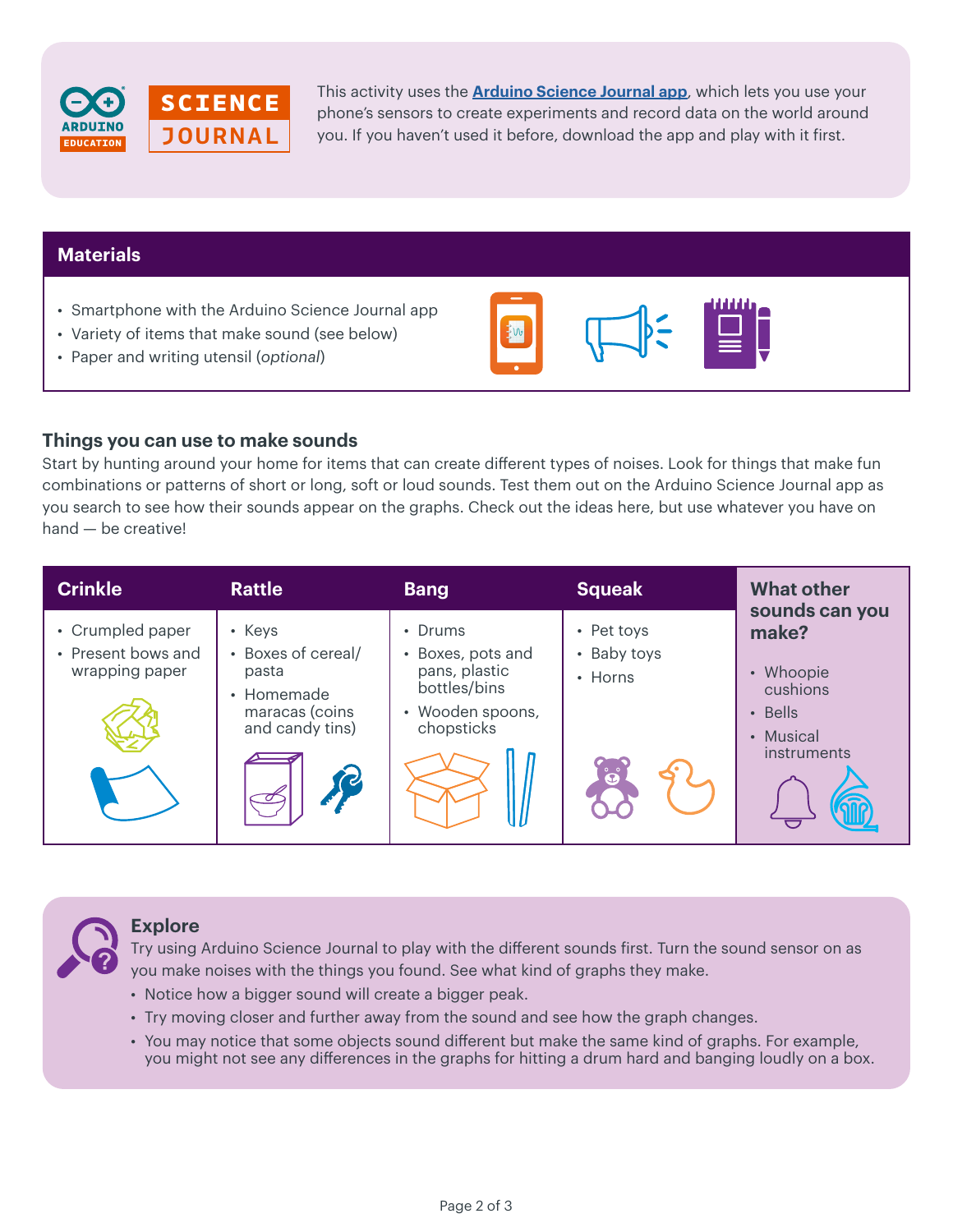# **Instructions**

## **Step 1: Getting started**

Ask a friend or family member to join you for the activity. Decide who will be the "Sleuth" and who will be the "Scientist."



**Sleuth:** Leave the room and go far enough away so you can not hear the sound makers. If you're in a small space or can't leave the area, try covering your ears, or putting on headphones with music to block the sound.

**Scientist:** Make sure you have the phone and sound makers ready to record.

## **Step 2: Scientist creates the sound recordings.**





**4** Create three recordings, each

- **Tap the**  $\bullet$  Record **button to record.**
- recommend each recording